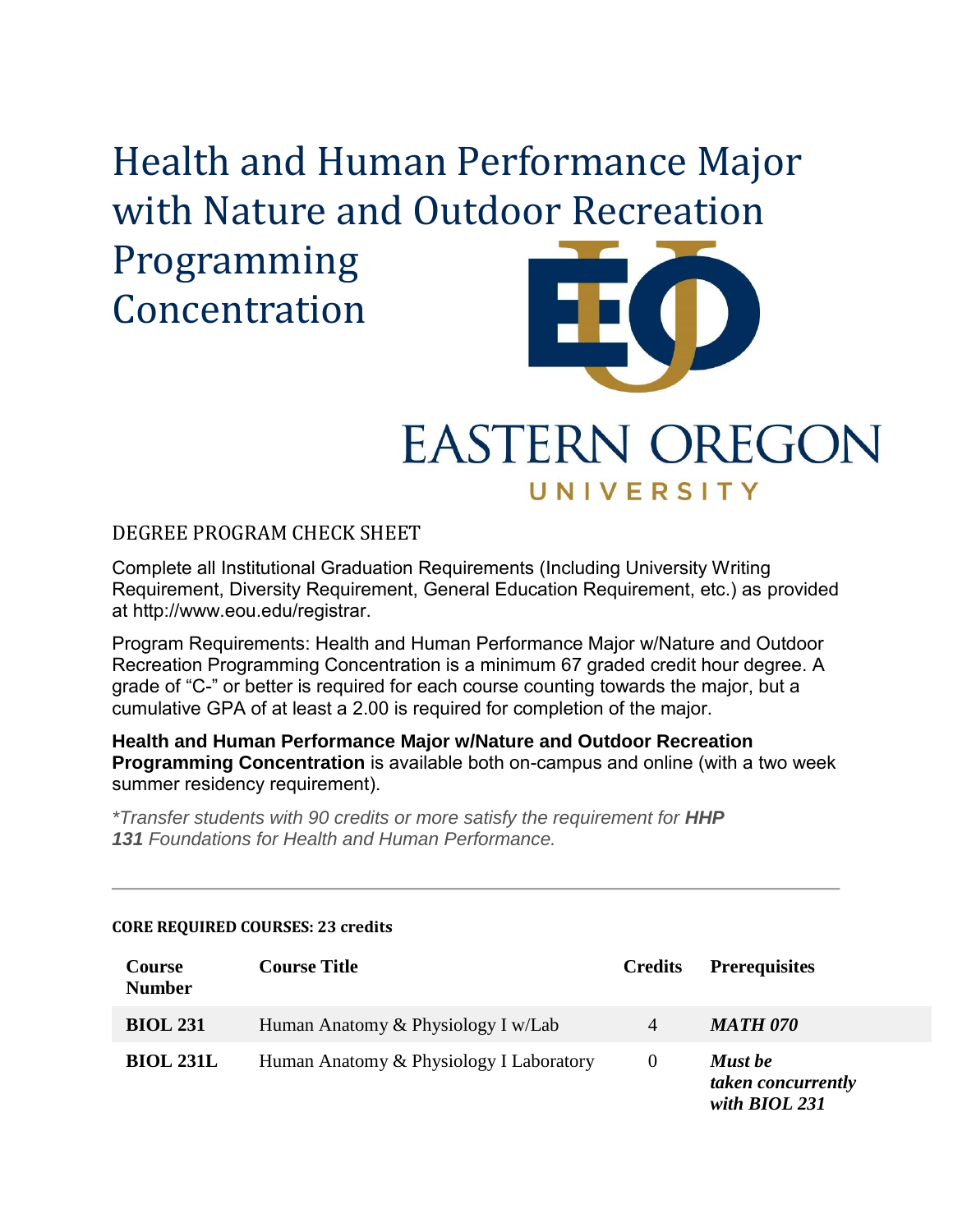| <b>Course</b><br><b>Number</b> | <b>Course Title</b>                                       | <b>Credits</b> | <b>Prerequisites</b>                                  |
|--------------------------------|-----------------------------------------------------------|----------------|-------------------------------------------------------|
| <b>BIOL 232</b>                | Human Anatomy & Physiology II w/Lab                       | $\overline{4}$ | <b>BIOL 231</b>                                       |
| <b>BIOL 232L</b>               | Human Anatomy & Physiology II<br>Laboratory               | $\overline{0}$ | Must be<br>taken concurrently<br>with BIOL 232        |
| <b>BIOL 233</b>                | Human Anatomy & Physiology III w/Lab                      | $\overline{4}$ | <b>BIOL 232</b>                                       |
| <b>BIOL 233L</b>               | Human Anatomy & Physiology III<br>Laboratory              | $\overline{0}$ | <b>Must</b> be<br>taken concurrently<br>with BIOL 233 |
| <b>HHP 131</b>                 | Foundations of Health & Human<br>Performance              | $\overline{2}$ |                                                       |
| <b>HHP 350</b>                 | <b>Behavior Change Theory</b>                             | 3              |                                                       |
| <b>HHP 312</b>                 | Measurement & Evaluation in Physical<br>Activity & Health | 3              |                                                       |
| <b>HHP 495</b>                 | Capstone Seminar                                          | $\mathbf{1}$   | <b>Consent of instructor</b>                          |
| <b>HHP 496</b>                 | <b>Capstone Course</b>                                    | $\overline{2}$ | <b>HHP</b> 495, consent of<br>instructor              |

#### **NATURE AND OUTDOOR RECREATION PROGRAMMING REQUIRED COURSES: 39 credit hours**

| <b>Course</b><br><b>Number</b> | <b>Course Title</b>                                | <b>Credits</b> | <b>Prerequisites</b>  |
|--------------------------------|----------------------------------------------------|----------------|-----------------------|
| <b>CH 198</b>                  | <b>Outdoor Activity and Lifetime Wellness</b>      | 3              |                       |
| <b>OUT 201</b>                 | Intro to Outdoor Recreation Management             | 3              |                       |
| <b>OUT 221</b>                 | Wilderness Survival                                | 3              |                       |
| <b>OUT 352</b>                 | Wilderness First Responder                         | 3              |                       |
| <b>OUT 360</b>                 | Rewilding – Nature and Health                      | 3              |                       |
| <b>EXS 333</b>                 | <b>Environmental Exercise Physiology</b>           | 3              |                       |
| <b>OUT 409</b>                 | Internship in Outdoor Recreation and<br>Leadership | 3              | <i><b>OUT 201</b></i> |
| <b>CH 412</b>                  | Program Planning                                   | 3              |                       |
| <b>CH 413</b>                  | <b>Program Evaluation</b>                          | $\overline{3}$ | <b>CH 412</b>         |
| <b>OUT 415</b>                 | <b>Outdoor Leadership</b>                          | 3              | <i><b>OUT 201</b></i> |